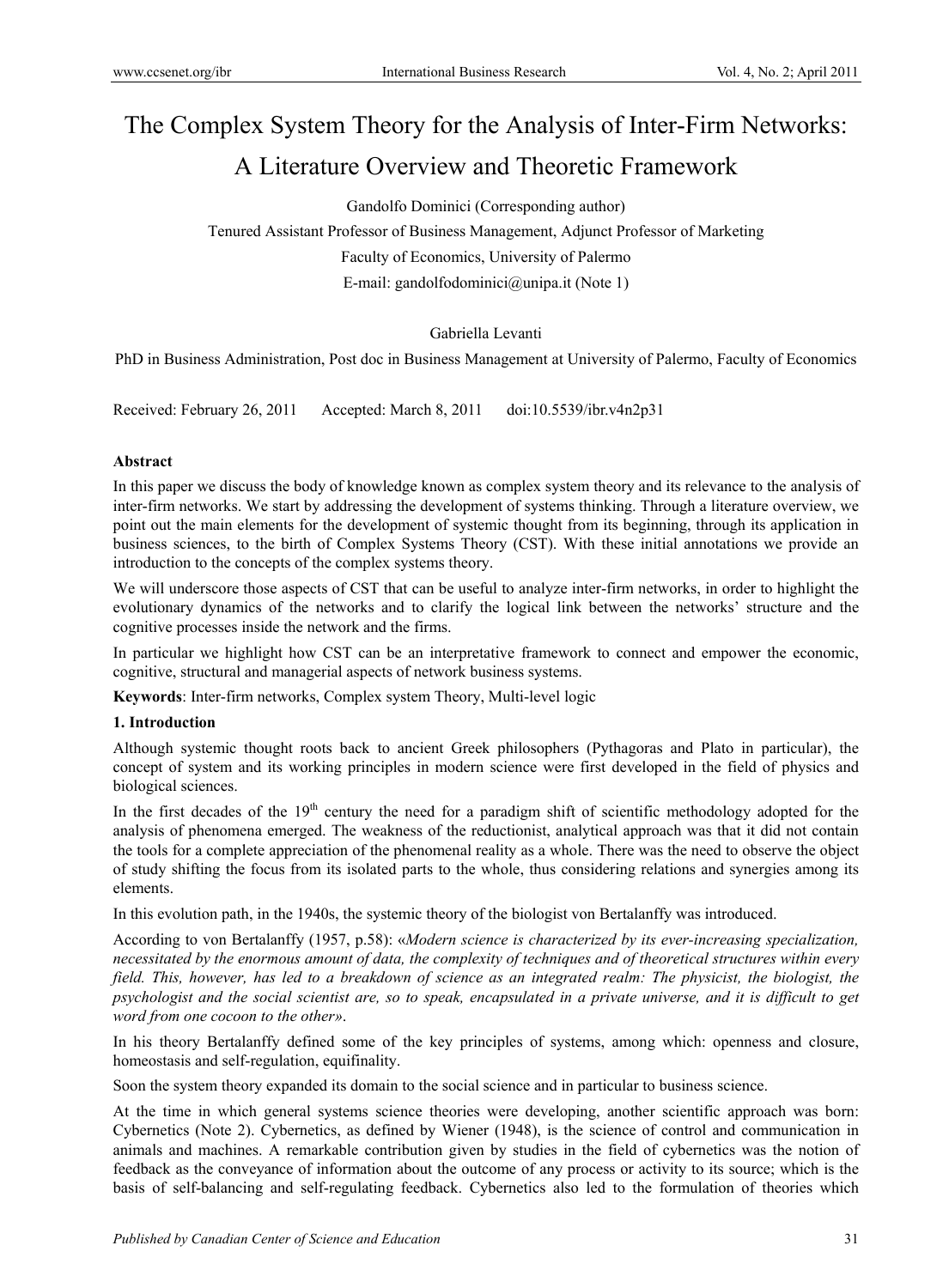improved the understanding of self-organization. The characteristics of self-organization are the spontaneous emergence of new structures and new varieties of behavior in open systems that are not in equilibrium (Capra, 1996).

In Italy, the first to conceive the enterprise as a system was Gino Zappa (founder of the Italian business science school) in his book "*Le produzioni nell'economia delle imprese*" published in 1957. According to Zappa, the firm is a unified entity emerging from relations and interrelations linking its constitutive elements, in other words the firm is a system.

In 1972 Anthony Stafford Beer in his book: "*Brain of the firm*" introduced the concept of the firm as a *viable* system, applying cybernetics to management and defining cybernetics as the science of effective organization.

In the 1980s, the advances in this field of research highlighted other properties of systems like *autopoiesis*. Maturana & Varela (1984) noted that *openness and closure* of a system have a complementary nature and that to understand this nature it is necessary to distinguish among organization and structure of the system. The system *organization* is the set of relations among its components, considered both from a static and dynamic point of view. These relations give to the systems its identity, when they change the system changes in a different system. On the other hand, the *structure* of the system is the peculiar way by which a system defined by an organization comes to existence in a determined space and time (Ceruti, 1992).

System of the same kind can have different structures, as well as the structure of a system can change according to external stimulus in order to keep the invariance of the system organization.

The closure of a system refers, indeed, to the organization of the system (*operational closure*), while openness refers to the structure and the system of interchange with the external environment (*thermodynamic openness*). As a consequence a system can be, at the same time, operationally closed and thermodynamically open (Ceruti, 1992).

Maturana & Varela (1984) distinguish also among *heteronymous* and *autonomous* systems. Heteronymous systems change according to the external environment; in other words, in these systems, the adaption to the environment is of primary relevance for internal changes. In autonomous systems, instead, the internal changes of the system are not consequence of changes of the external environment. An autonomous system has an active role, selecting, among the stimuli coming from the environment, those which are "significant" and ignoring those which are not significant. Among those significant, the autonomous systems determines what is the significance that they have for the system and in which way the structure of the system need to be modified to adapt to them. In this way autonomous systems preserve the *identity* of the system, defined by the closure of its particular organization. This "conscious" adaptation is closely connected with the concept of "*cognitive domain*" of autonomous systems. The process of engagement between the system and the environment is called "*structural coupling*" and can be defined as *"[…] history or recurrent interactions leading to the structural congruence between two (or more) systems"*  (Maturana & Varela, 1987, p. 209). The stimuli coming from the environment are not considered "inputs", but as mere disturbance which may or may not cause a change of structure of the system. In the interaction among two systems their ontogenic dynamics are configured as mutual disturbances which are the cause of changes of systemic structure in both systems.

For these reasons, structural coupling has connotations of both *coordination* and *co-evolution*.

From these theoretical bases, the systemic and cybernetic theories evolved toward the theory of complex systems (CST).

#### **2. Complex Systems Theory (CST).**

A definition of *complexity* is given by Sherman & Shultz (1998) from the Santa Fe Institute:

«*Complexity refers to the condition of the universe which is integrated and yet too rich and varied for us to understand in simple common mechanistic or linear ways. We can understand many parts of the universe in these ways, but the larger and more intricately related phenomena can only be understood by principles and patterns – not in detail. Complexity deals with the nature of emergence, innovation, learning and adaptation*».

In other words a complex adaptive system is a system formed by a set of participants interacting with each other and co-evolving, continuously redefining their future situation.

In the field of Complex System Theory (CST) we can identify three main streams of research: the Santa Fe Institute perspective (Gleick, 1987; Waldrop, 1992; Kauffman, 1993); the European perspective (Prigogine & Stengers, 1979,1984; Nicolis & Prigogine, 1987), and another stream based on European epistemological tradition (Piaget, 1970; Morin, 1977; Bocchi & Ceruti, 1985).

As happened with the systemic theories, the CST found several applications in busyness science (Stacey, 1995;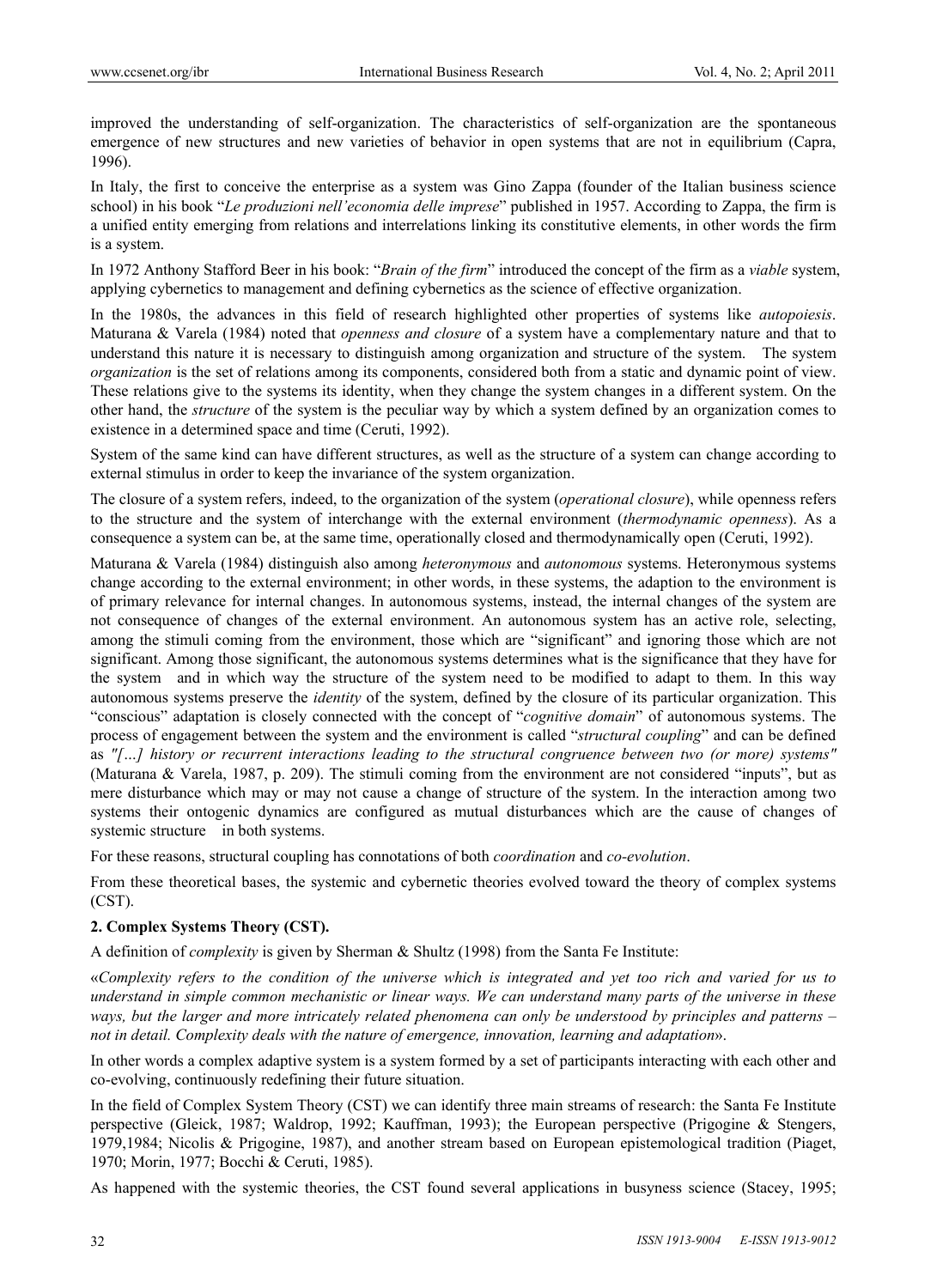McKelvey, 1997, 1999; Cohen, 1999; Anderson, 1999, Axeldrod, 1997; Axelrod & Cohen, 2000; Dagnino, 2000, 2004).

Several authors in the field of business science (Tagliagambe & Usai, 1994; Cohen 1999, Golinelli 2010) pointed out that the application of the principles of CST and systemic theory into business science is not simple. It is necessary to ponder the various concepts of these theories to avoid incorrect interpretations of the business phenomena observed.

Notwithstanding these considerations, if well considered, the application of these theories to business and firm organization studies gives a new perspective to the study of the firm, a new "key" to read the business' observable facts shedding the light on new aspects of the behavior of organizational structure of the firm and in particular of the behavior of firms inside business networks (Lewin, 1999)

Axelrod & Cohen pointed out that: *"One of the key benefits of Complex Adaptive Systems Approach is that it helps you see yourself in the context of a population of agents, and helps you see your actions in the context of a population of strategies"* (Axelrod & Cohen, 2000, p. 5).

As we said before, the systemic thought was born to overcome, with a holistic approach, the traditional reductionistanalytical methodology adopted to analyze complex phenomena. This approach was not considering the interactions emerging from the heterogeneous autonomous parts of the observed object. On the other hand, a pure holistic approach (as that of the first systemic theories) had its limits in describing the reality especially in the business environment. The first systemic theories were not able to highlight the specific and autonomous identity of the single part and the impact of these peculiar properties on the whole system. With the advances in systemic thought, several researchers acknowledged that holistic and reductionist approaches were not antagonist but complementary (Di Bernardo & Rullani, 1990; Tagliagambe & Usai, 1994; Fontana & Ballati, 1999; Anderson, 1999; Golinelli, 2010).

The systemic approach is, indeed, the third way among holism and reductionism. It considers both the relations among parts forming the system, and the system as a whole made of interrelated parts: a cohesive but not a single object. The whole and the parts are two distinct and autonomous levels, but they coexist in the system. From the interaction between these two levels emerge the evolutionary dynamics both of the system and of its parts (Baum, 1999; McKelvey, 1999)

## **3. CST in inter-firm networks.**

Some of the theoretical aspects of CST can be of great use to analyze inter-firm networks. The application of CST to inter-firm networks highlights the synergies coming from the cooperation among heterogeneous interconnected firms. Understanding the structure and the dynamics of the relations and the interactions among firms is a key step to comprehend the structure and the systemic dynamics of inter-firm networks.

To this aim some of the properties of CST are of great utility (Levanti, 2010; McCharty & Frizelle, 2000). These properties are:

*Emergence*. This property relates to the appearance of a new systemic behavior, as systemic response to environmental factors, because of the collective behavior and not of the individual behavior of each part. Some of the path and properties of networked systems come from spontaneous interactions among participating firms; they are not caused by behaviors intentionally controlled or coordinated by the management.

 *Self-Organization*. This property refers to the unplanned creation of augmented order, emerging from the internal dynamics of the system as learning, process variation, tuning and improvement. The interactions among process variations of the single parts, individual learning and tuning according to the reciprocal exchange of information and the consequential local improvements and adjustments affect the performance of the whole system. The inter-firm network creates endogenous process dynamics that spontaneously bring to enhance its organization (Kauffman, 1993). It constantly models itself, modifying its borders, creating and recreating its stock of knowledge and capabilities harmonizing with the external environment.

 *Path dependence*. The overall behavior of the network system depends on the weaving among current flows/stimuli received and the structural elements coming from the past stimuli and behaviors (Bertelè, 1994). This implies that historical contingencies have a role, influencing the structure and the behaviors of the inter-firm network (Arthur, 1989).

 *Operational closure and thermodynamic openness.* The inter-firm network system is autonomous. Its invariant organization makes it possible to identify the system itself, regardless of its specific structure in each space-time momentum (Bertschinger et al., 2006). The system exchanges energy with the external environment in terms of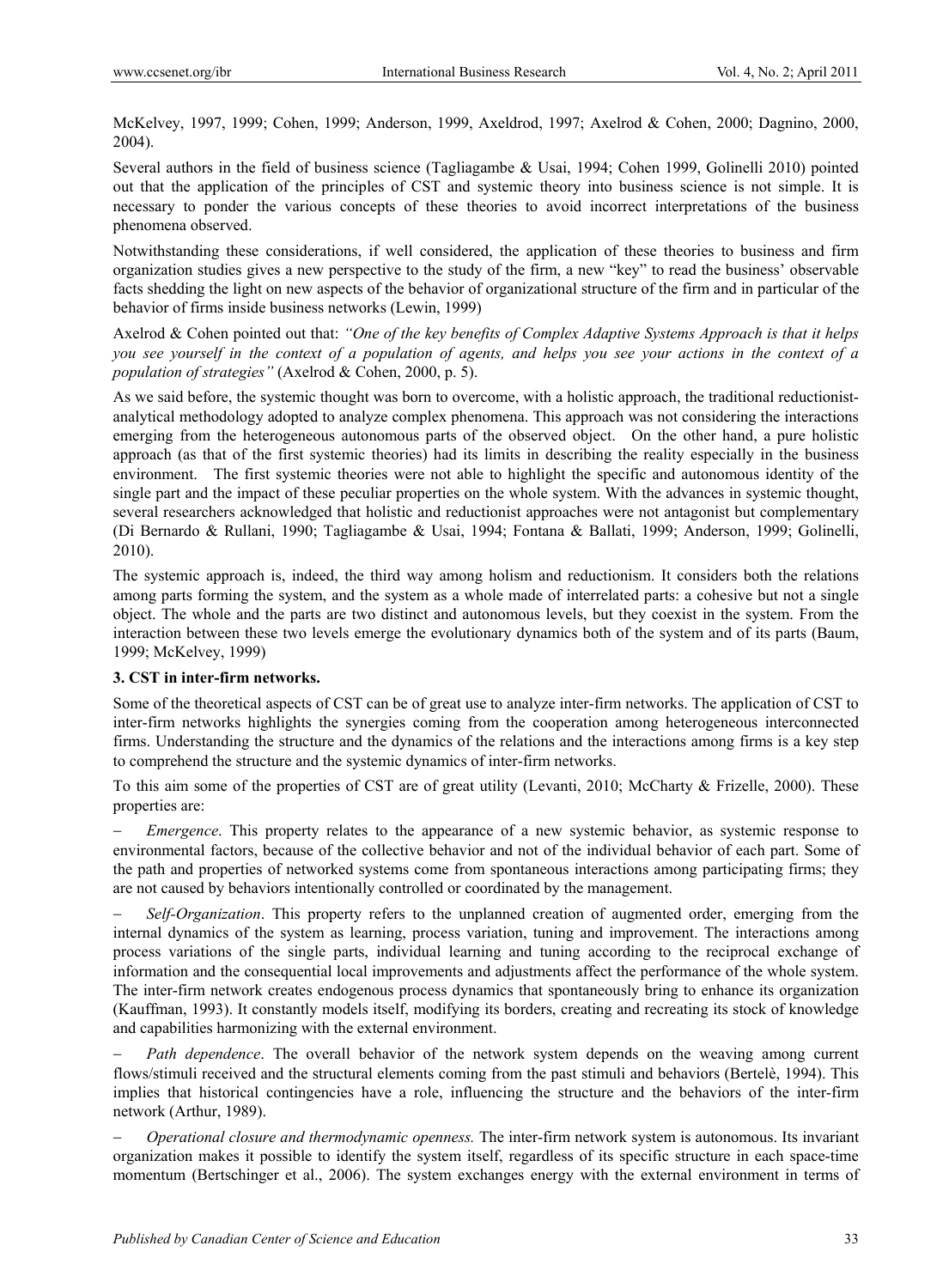resources, knowledge and capabilities. From this channel the system receives the stimuli which (after a process of selection) can activate internal structural changes in order to preserve the organization closure and to guarantee the survival of the system.

 *Complexity*. Complexity is a multi-dimensional and multi-disciplinary concept. Smarr (1985) in a famous article on the journal "*Science"* claimed that it is not possible to define and to measure complexity. In spite of the fact that probably, as Smarr says, it is difficult to draw a precise and exhaustive definition of complexity, we can consider a complex system as a system with a high number of parts and of systemic states. To understand the concept of complexity, we have to consider two opposite notions: *diversity* and *unity*. Inter-firm networks are complex systems formed by a set of independent and idiosyncratic firms. These firms are complex *sub-systems* connected one to each other by *feedback loops* leading to the creation a complex organized unit. The inter-firm network system is united thanks to its organization but the single firm that compose the network are autonomous. Hence, the network system is something different than the mere sum of its parts. In the system we find emerging qualities, which are empirically evident but not logically inferable (Morin, 1985).

 *Co-evolution*. Each firm in the network, in order to operate its semi-autonomous strategies, has to continuously adapt to the other firms in the system and to environmental stimuli (Anderson, 1999; Lewin & Volberda, 1999; Volberda & Lewin, 2003). An analogy by Fontana & Ballati, (1999, p.15) explains this concept: «*From an evolutionary point of view, an adaptive organization is like a ship on the open sea that has to rebuild itself staying afloat*».

The properties above imply that, in an inter-firm network system, the interactions are based upon both endogenous and exogenous stimuli. The former result from co-evolution processes activated by the interrelation among the systemic firms; the latter originate from co-evolution processes seeking coherence (both at systemic firm and at network level) with the external environment.

These ways of interrelation point out how the CST considers reality following both a holistic and a multi-level logic.

#### **4. Multi-level logic in CST.**

Complex adaptive systems are basically multilevel (McKelvey, 1997). In other words the interactions among different parts take place at different levels of analysis. This implies that there are other levels than the whole and the part. It is possible, indeed, to find sub-systems of several intermediate levels between the whole and the part. The number of these sub-systems depends on the finality and the subject of the analysis. In the field of research on the managerial organization matrix, Baum & Singh (1994) focus their analysis on four levels (intra-organization, organization, population, community); also Kontopoulos (1993) finds four levels (local, semi-local, semi-global, global); while Monge & Contractor (2003) underscore 5 levels (single actor, dyad, triad, sub-group, global). These differences are due to the fact that the complex system cannot be defined in a *natural-objective* way, because there are not hierarchical *natural-objective* relations among systems, sub-systems and supra-systems. Every system can be a sub-system and a supra-system at the same time.

Complex systems have "*tangled composite*" structures, inside which it is possible to outline several levels of analysis. At these levels, a number of semi-autonomous processes take place in order to improve the pay-offs of the participants. At the same time, these levels co-evolve interacting with other levels of the system. As Anderson (1999, p.223) points out: «*Agents (and clusters of agents that form stable subsystems) coevolve with one another, because changes in the distribution of behaviors among agents change individual fitness functions, and such shifts in turn alter behaviors*».

In order to identify the levels of analysis and to draw an exhaustive description of the inter-firm network, it is necessary to focus on the connective architecture of the organization. This architecture is formed by the set of interrelated systemic relations. In this context, relations have different degrees of force, and dyadic or multiple significance. In the network's architecture it is possible to spot different interconnected areas of strong interaction (cluster of firms) among firm-agents. These clusters of firms show emerging properties, self-organizing capabilities, a certain degree of autonomy; it can be considered a *meso-system* (Levanti, 2010). On the other hand, systemic firms and firms' clusters are connected by a set of weak links (both direct and indirect); this is the *macro-system* level.

Hence, in an inter-firm network system we can highlight three levels. These levels are distinct but complementary and coexisting. They are:

- *micro-systemic:* regards the single firms;
- *meso-systemic:* considers the different sets of firms connected among them with strong links (firms' clusters);
- *macro-systemic:* involves the whole network system.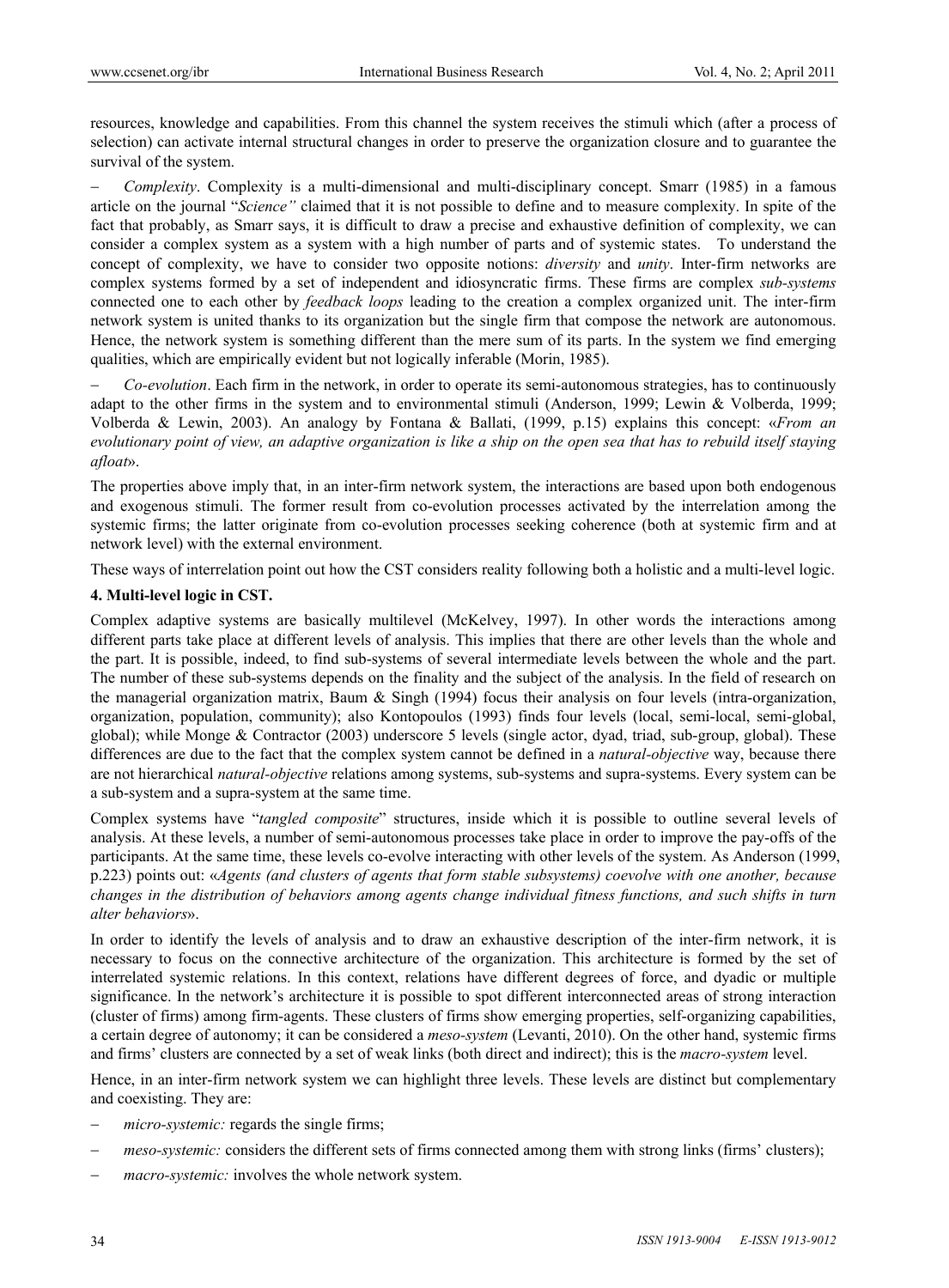Each of these levels acts a different role in the inter-organization network, interacts with other levels and coevolves with them.

#### **5. CST as a dynamic approach to the analysis of inter-firm networks.**

CST analyzes inter-firm networks not just statically but with a dynamic approach. This theory overtakes the limit of Social Network Analysis that is to consider only the structure of the network.

In the analysis of economic systems, process based and dynamic approaches diverge from static and structural ones in consideration of the different concept of time they imply. The former are based on a *Newtonian* time concept, according to which time is "causally inert"; in other words, time can flow without any event happening and without any learning process taking place. The latter are founded on the "*real time*" concept, which implies that temporal dimension assumes causal power (O'Driscoll & Rizzo, 1985). Economic agents (firms, clusters of firms, networks, etc.) acquire and gather experiences through action. This learning process causes an increase of the stock of knowledge and a change of the way of computing information. Economic agents modify their plans for future actions according to the new knowledge and perspectives; doing so they generate *endogenous uncertainty*.

This uncertainty creates inside economic processes the space necessary for "surprise". In other words the economic process is "dynamic" and goes on through trials and errors leading to the discovery of new opportunities that otherwise wouldn't be noticed. Indeed, the dynamic nature of the system is not subject to any limitation of knowledge expansion, so that, in the middle-long term, the system can grow thanks to the learning of each agent. Agents assume a pro-active role, defining and redefining the finalities of the system on the basis of their ability to foresee future events. Firm agents try, in this way, to anticipate the possible future evolutions of the system, which, at the time they formulate their expectations, are not rationally inferable by the actual circumstances (Mocciaro Li Destri & Dagnino, 2005). Interactions can also self-generate spontaneously, at different systemic levels, without being planned by a central authority. The system automatically produces macro-order through micro-processes and meso-processes involving action, interaction and causal feed-back (Chiles et al., 2004).

Hence CST has a dynamic approach to organizational change (Mohr, 1982; Van de Ven & Huber, 1990; Langley, 1999; Van de Ven & Poole, 2002). Changes taking place at the three different systemic levels generate, and are generated by, both direct interaction among networked firms and indirect *feed-back* and *feed-forward* (Lewin & Volberda, 1999). In other words, the complex recursive interactions coming from the interdependencies and from *mutual causality* among the three levels, reduce the importance of the distinction between dependant and independent variables; this because changes of each variable can be determined endogenously by changes in other variables.

On the basis of what we said, it is possible to assert that, in an inter-firm network system, the viable motion of interactions, feed-backs, feed-forwards, emergences, purposes and conflicts among firms and/or clusters of firms, defines and redefines, continuously, both the connective structure of the organization and the firm behaviors in the three systemic levels. This implies that these behaviors cannot be forecasted or deduced deterministically. The shift from a static to a dynamic paradigm leads to consider systemic complexity as a source of business opportunities for networked firms. In particular the connective architecture of the system and the strategies pursued at the three systemic levels, can enhance the efficiency, the effectiveness and the speed (synchronically and diachronically) of the inner processes of the networked firms (Levanti, 2010).

#### **6. Conclusions**

Our analysis pointed out the advantages of interpreting inter-firm networks according to the Complex System Theory (CST). These advantages are:

a) The overtaking of the limits of both *holistic* and *analytic reductionist* approaches. This is possible because CST adopt a logic that is, at the same time holistic and multi-level. Analyzing inter-firm network with a CST methodology it is possible to focus simultaneously both on synergies and on emerging properties. These synergies and emergencies stem at macro-systemic level from the interactions among different and idiosyncratic firms (micro-systemic level) and clusters of firms (meso-systemic level).

b) The shift from a static to a dynamic approach. The complex interactions succeeding through time, in the inter-firm network, define and redefine continuously both the network's connective structure and the individual and collective behaviors in the three systemic levels.

The limit of CST perspective is that it doesn't underscore the objectives of single firms or clusters. The CST explains the characteristics, the structures and the evolutionary paths of complex systems, but does not consider the specific nature of systems. Hence when we need to analyze a particular category of systems we need to integrate CST with other theories which are more specific regard the class of systems we have to investigate.

For this reason, in order to highlight the determinant factors underlying the behaviors of firms inside the inter-firm network, it is necessary to integrate CST with other managerial theories. Further research would be useful to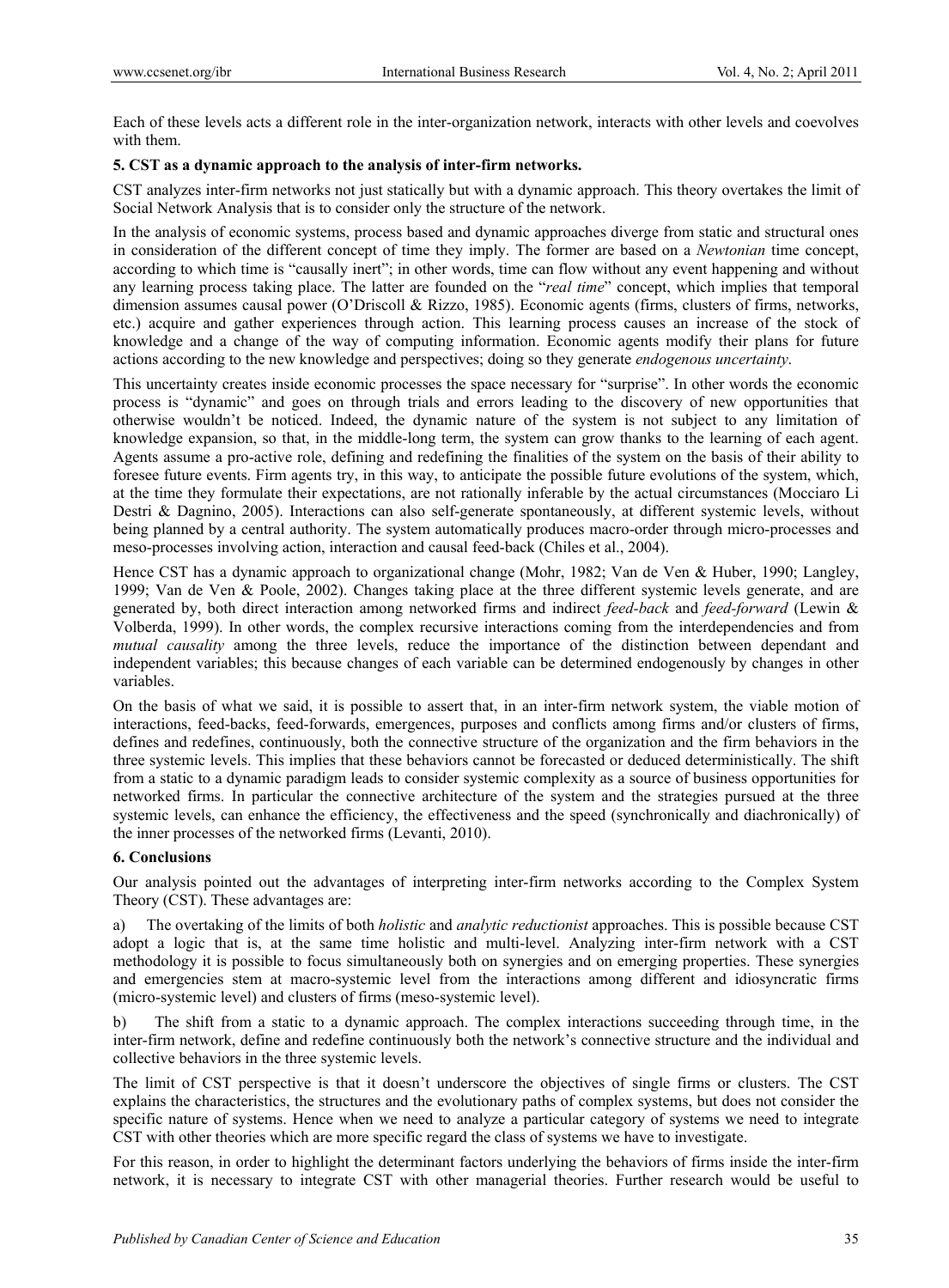investigate, for example, how CST can be completed by the recent advances in Knowledge Based Theory.

#### **References**

Anderson, P. (1999). Complexity Theory and Organization Science, *Organization Science*, 10 (3): 216-232. doi:10.1287/orsc.10.3.216.

Arthur, W. B. (1989). Competing Technologies, Increasing Returns, and Lock-in by Historical Events, *Economic Journal,* 99: 116-131. doi:10.2307/2234208, http://dx.doi.org/10.2307/2234208.

Axeldrod, R. (1997). The Complexity of Cooperation. N.J: Princeton University Press.

Axeldrod ,R. & Cohen, M.D. (2000). Harnessing Complexity: Organizational Implications of a Scientific Frontier. NY: Basic Books.

Baum, J. A. C. (1999). Whole-part Coevolutionary Competition in Organizations, in Baum J. A. C. & McKelvey B. (eds.). Variatiion in Organization Science: in Honor of Donald T. Campbell. London: SAGE, pp. 113-135.

Baum J.A.C. & Singh J. V. (1994). Organizational Hierarchies and Evolutionary Processes: Some Reflections on a Theory of Organizational Evolution, in Baum J.A.C., Singh J. V. (eds.). Evolutionary Dynamics of Organizations, NY: Oxford University Press, pp.3-20.

Bertelè U. (1994). Sistemi di imprese e differenziali produttivi, in Dioguardi G (ed.). Sistemi di imprese. Le nuove configurazioni dell'impresa e dei mercati. Milan: Etas.

Bertschinger N., Olbrich E., Ay N. & Jost J. (2006). Information and Closure in Systems Theory, in Explorations in the Complexity of Possible Life, Artmann S. & Dittrich P. (eds.), Amsterdam: IOS Press.

Bocchi G. & Ceruti M. (1985). La sfida della complessità. Milan: Feltrinelli.

Capra, F. (1996). The Web of Life. 1st Anchor Books.

Ceruti M. (1992). Presentazione: per una storia naturale della conoscenza, in Maturana H. & Varela F., L'albero della conoscenza. Milan: Garzanti.

Chiles T. H., Meyer A. D., Hench T. J. (2004). Organizational Emergence: The Origin and Transformation of Branson, Missouri's Musical Theaters, *Organization Science*, 15 (5): 499-519. doi:10.1287/orsc.1040.0095, http://dx.doi.org/10.1287/orsc.1040.0095.

Cohen M.D. (1999). Commentary on the Organization Science Special Issue on Complexity, *Organization Science*, 10 (3): 373-376. doi:10.1287/orsc.10.3.373, http://dx.doi.org/10.1287/orsc.10.3.373.

Dagnino G. B. (2000). Conoscenza, complessità e sistemi d'imprese. Turin: Giappichelli.

Dagnino G. B. (2004). Complex Systems as Key Drivers for the Emergence of a Resource and Capability-Based Interorganizational Network", *Emerge: Complexity and Organization*, 6 (1-2): 61-69.

Di Bernardo B. & Rullani E. (1990). Il management e le macchine. Teoria evolutiva dell'impresa. Bologna: Il Mulino.

Dominici G. (2008). Holonic Production System to obtain flexibility for Customer Satisfaction, *Journal of Service Science and Management,* 1 (3): 251-254. doi:10.4236/jssm.2008.13027, http://dx.doi.org/10.4236/jssm.2008.13027 .

Fontana W. & Ballati S. (1999). Complexity, *Complexity*, 4 (3): 14-16. doi:10.1002/(SICI)1099-0526(199901/02)4:3<14::AID-CPLX3>3.0.CO;2-O.

Forrester J. W. (1968) Principles of Systems. Cambridge, MA: Wright-Allen Press.

Gleick J. (1987). Chaos: Making a New Science. NY: Penguin.

Golinelli G.M. (2010). Viable Systems Approach (VSA). Governing business dynamics. Padua: CEDAM.

Kauffman S. A. (1993). The Origins of Order: Self-organization and Selection in Evolution. NY: Oxford University Press.

Kontopoulos K. M. (1993). The logics of Social Structure. NY: Cambridge University Press.

Langley A. (1999). Strategies for Theorizing from Process Data, *Academy of Management Review*, 24 (4): 691-710. doi:10.2307/259349, http://dx.doi.org/10.2307/259349 .

Levanti G. (2010). Il governo dei sistemi reticolari di imprese. Milan: FrancoAngeli.

Lewin A. Y. (1999). Application of Complexity Theory to Organization Science, *Organization Science* 10 (3): 215-223. doi:10.1287/orsc.10.3.215, http://dx.doi.org/10.1287/orsc.10.3.215.

Lewin A. Y. & Volberda H. W. (1999). Prolegomena on Coevolution: A Framework for Research on Strategy and